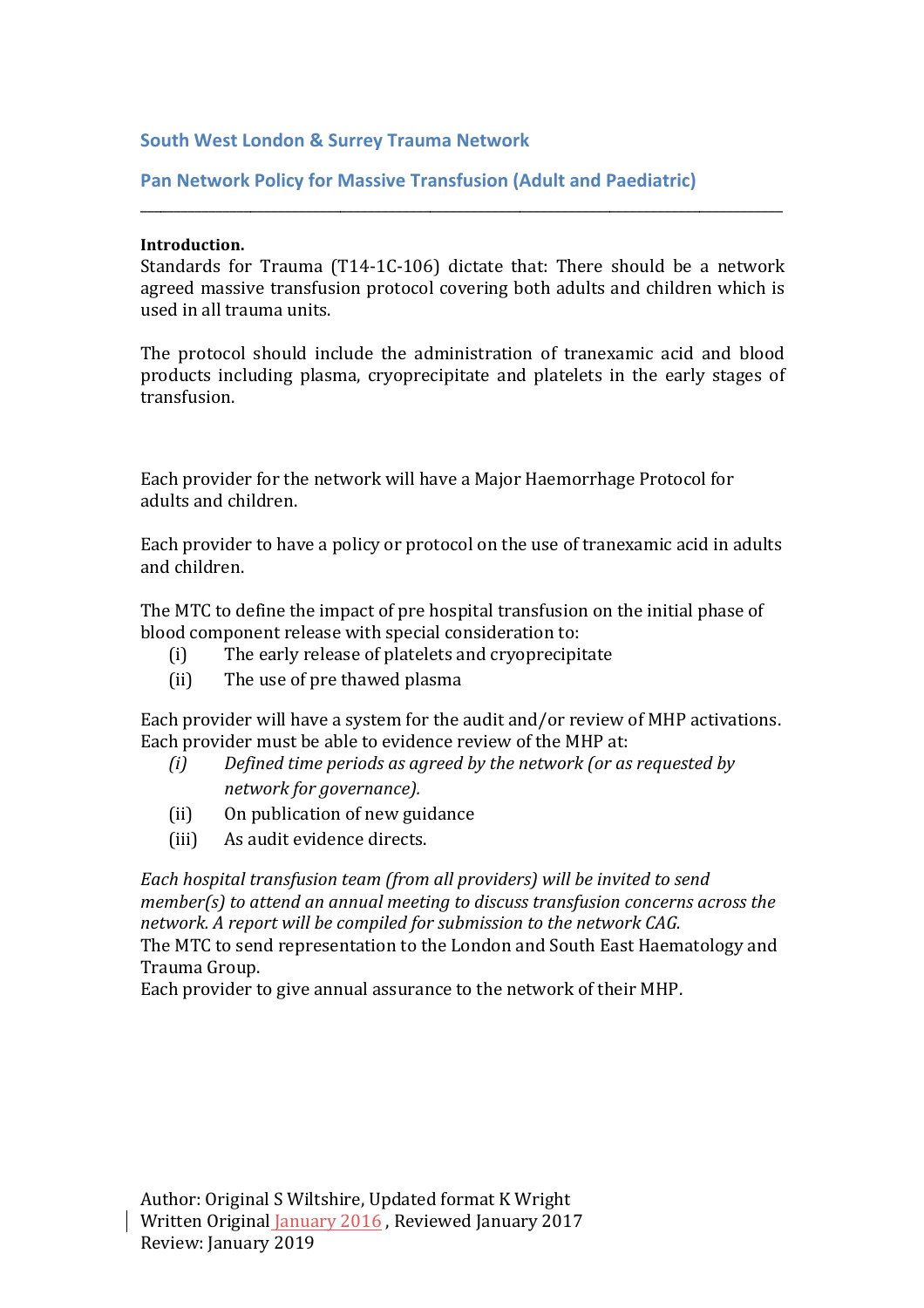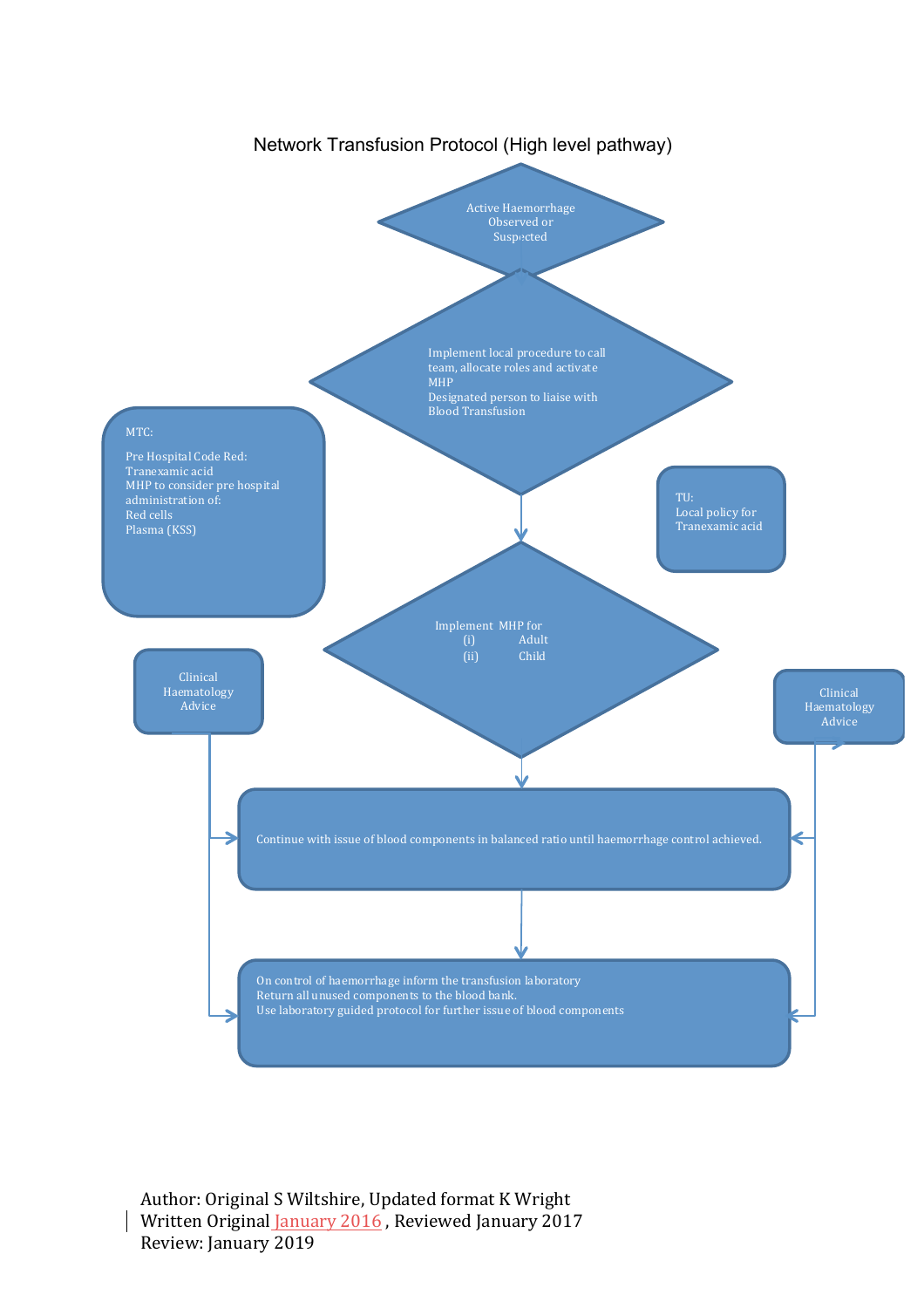# **Network Transfusion Protocol: Guidance notes**

#### **Introduction:**

There are a number of definitions of massive blood loss (or massive transfusion) but these are not always applicable to the acute situation, as they are mostly retrospective. The requirement is for the rapid identification of actual, or suspected, major haemorrhage, with or without traumatic coagulopathy by the responsible clinician, paramedic, helicopter emergency medical team (HEMs) or the trauma team leader.

On recognition of the need for rapid transfusion support, a co-ordinated system (Major Haemorrhage Protocol (MHP)) must be activated for the collective management of the haemorrhage. This should include provision of the required blood components for the clinical team in the Emergency Department (ED), and subsequently theatres and the Intensive Care Units (ICU). This will require direct and immediate communications between the clinical team and the Blood Transfusion Laboratory (BTL) and allow for the transportation of blood components between the laboratory and ED without delay (to include the consideration of storage of emergency components within ED).

The British Society for Haematology guidelines for the haematological management of major haemorrhage (British Journal of Haematology 2015) and the National Institute for Health and Care Excellence (NICE)  $ng39$  guidelines for Trauma have been published. The National Patient Safety Agency published a rapid response report (NPSA/2010/RRR017) on the transfusion of blood components in an emergency. Further guidance and publications can be found in the reference section.

A high percentage of trauma patients will present with a coagulopathy. This is exacerbated by consumption and dilution of clotting factors due to bleeding and massive transfusion/ fluid resuscitation. As current laboratory procedures cannot provide "real time" guidance for targeted component therapy there is a

requirement for pro-active treatment with early administration of components such as fresh frozen plasma (FFP), and potentially platelets and cryoprecipitate. The importance of tranexamic acid (TA) in the trauma setting was highlighted in the 2010 study (Clinical Randomisation of Antifibrinolytics in Significant Haemorrhage (CRASH-2)).

Major haemorrhage will be identified in patient groups other than trauma, for example obstetric, surgical or gastro-intestinal. MHPs across the network should reflect the needs of the patient demographic most commonly presenting, either as ED admissions or during in-patient treatment.

### **Definitions:**

- **MTC**: Major Trauma Centre
- **TU:** Trauma unit
- **Emergency group O red cells:** Group O Negative and group O Positive red cells selected for immediate issue in the major haemorrhage setting with or without an available patient sample. Sometimes referred to as "flying squad" or "crash blood".
- **2222:** Standardised crash call number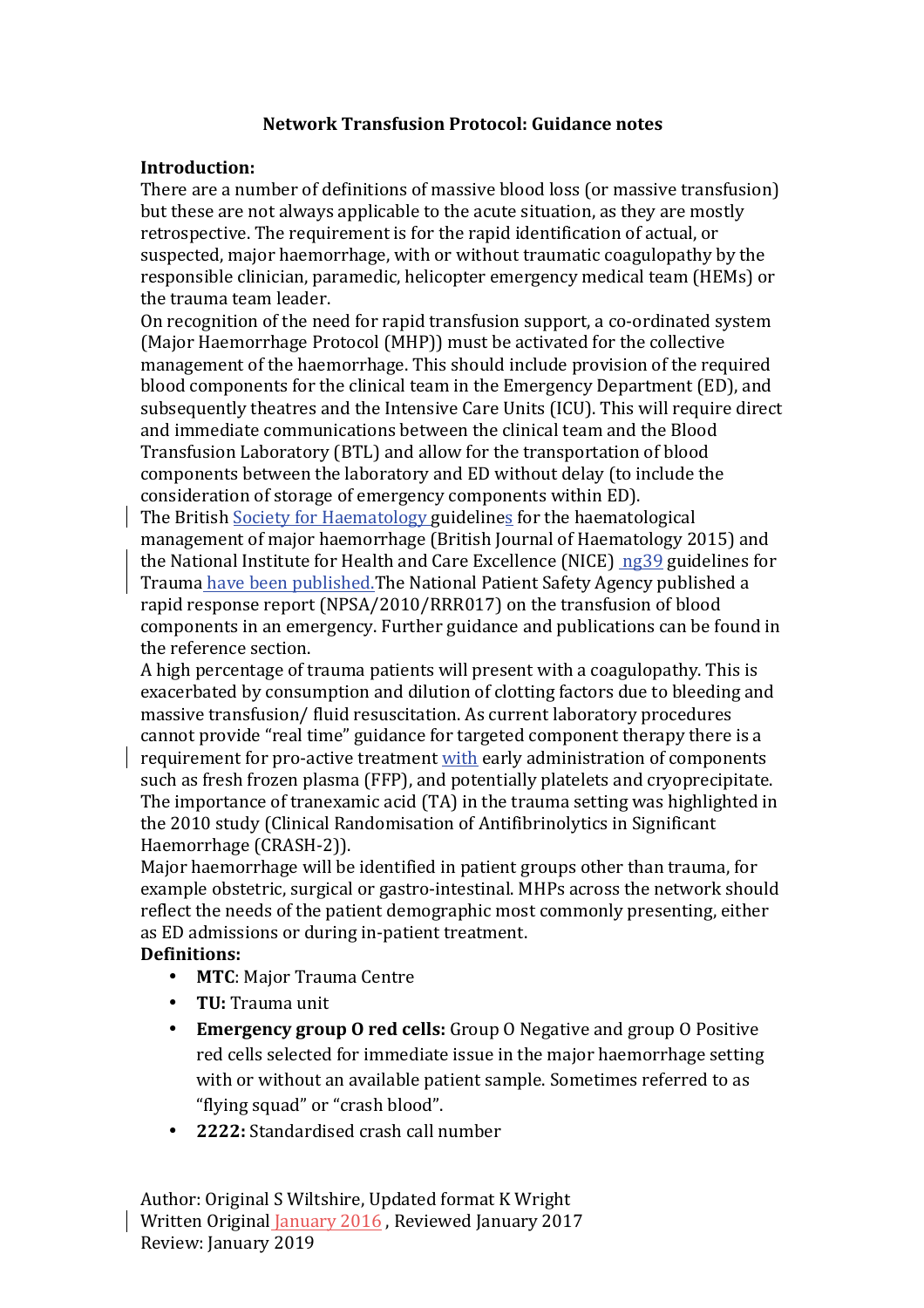- **Trigger phrase:** An agreed phrase which has clearly defined meaning to all participants from any specialty, in a common clinical event.
- **Trauma Team Activation:** An agreed process to gather the required team with clearly defined roles for all members.
- **Trauma Team Leader:** Instruction, leadership and guidance to trauma team and responsible for Code Red activation.
- **Code Red:** An agreed term, common to all the MTCs in London, for the activation of the Major Haemorrhage Protocol.
- **Major Haemorrhage Protocol (MHP):** A protocol to ensure effective treatment is delivered to a patient actively bleeding or suspected of significant haemorrhage.
- **Laboratory Major Haemorrhage Protocol or Code Red procedure:** This defines the laboratory response, role and responsibilities as part of the MHP.
- Massive Haemorrhage: There are many definitions, mostly retrospective, for this e.g. loss of one blood volume in 24 hours, loss of 50% blood volume in 3 hours.
- Major Haemorrhage: There are a number of definitions, pragmatically based and these are often agreed locally. Examples include heart rate >110 bpm, systolic BP <90, worsening lactate, loss of 1 litre of blood etc.
- Trauma Packs: A trauma pack will contain a defined amount of red cell units and fresh frozen plasma units, designed as a balanced resuscitation until patient is haemodynamically stable. Platelets and cryoprecipitate may also be included. Contents can vary due to the type of haemorrhage commonly encountered in a particular hospital and volume of patients annually.
- **Component ratios:** A trauma pack will consist of red cells and plasma in a pre-determined ratio designed to provide optimal component support in a minimal timeframe. Current guidance proposes a  $1:1$  ratio for trauma and  $1:1.5 - 2.0$  for haemorrhage in other clinical settings.

# **Scope and Purpose:**

The aim of this policy is to provide a comprehensive guide for all staff involved in the transfusion process supporting the treatment of patients undergoing, or suspected of, massive or major haemorrhage in the trauma setting. This guidance can be extended to support the transfusion process for major haemorrhage in other clinical settings.

### **Duties:**

All staff involved in the transfusion process at any stage must be aware of their roles and responsibilities, to include any limitations imposed by their professional designation.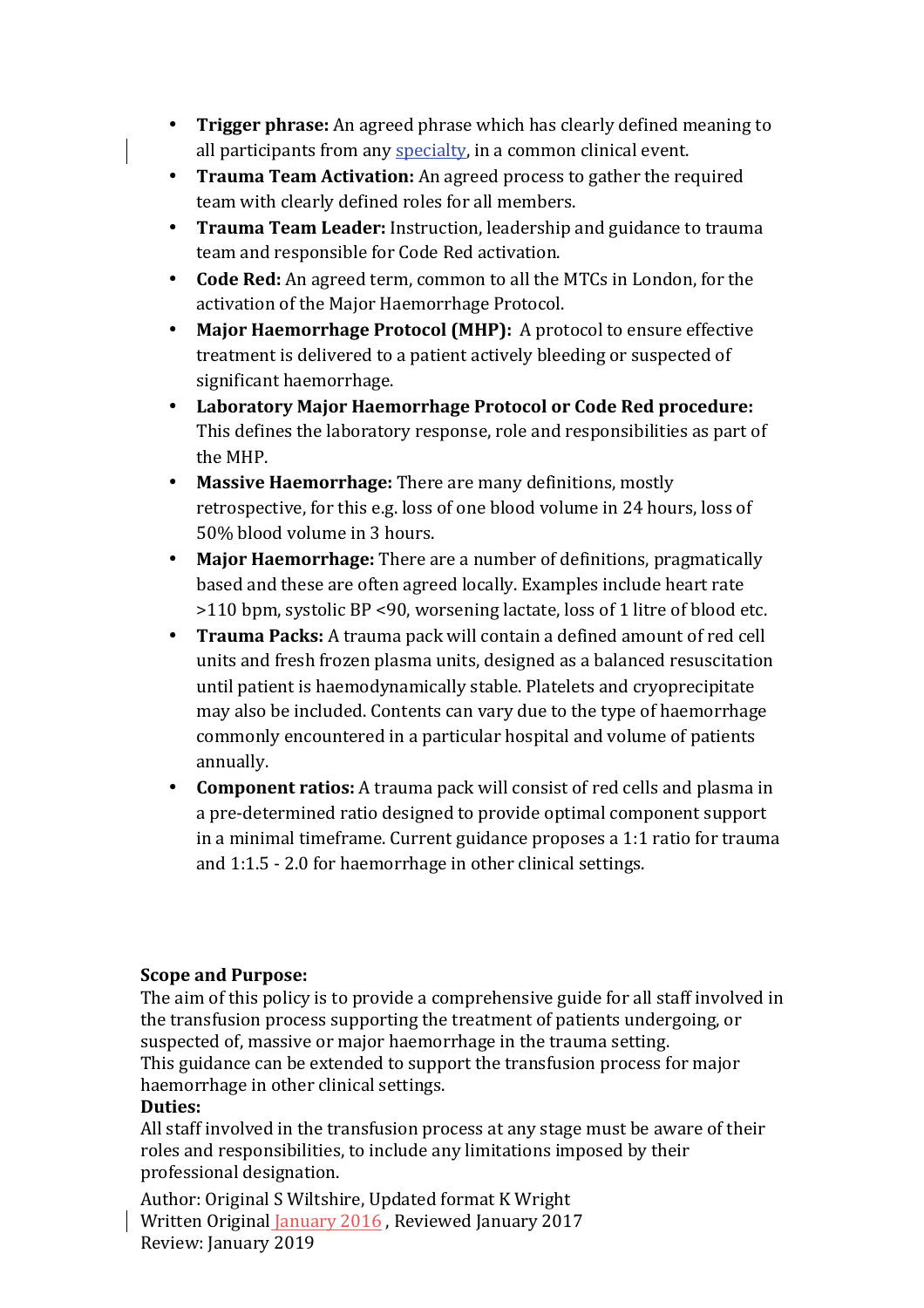Staff should be trained to undertake tasks as appropriate to role, assessed as competent, and compliance with all relevant Trust policies should be monitored. **Protocol:**

Major Trauma Centre:

A clinical guideline is in place for activation of the trauma team. This defines the escalation once a major haemorrhage is determined or suspected for activation of the MHP

Trauma Unit:

There should be locally agreed procedure for activation of teams and escalation for MHP activation.

The use of the "2222" system is recommended.

Declaring the Massive Haemorrhage Protocol (Code Red or locally agreed trigger phrase):

- 1. The recognition and activation of the MHP should be made by the attending Consultant where possible, otherwise the most senior person available.
- 2. There should be locally agreed definitions or triggers for the MHP. Examples:
	- (i) Systolic blood pressure  $\lt 90$  mmHg
	- $(ii)$  Heart rate > 110 beats per minute  $(b \text{pm})$
	- (iii) Active haemorrhage suspected or Haemoglobin <  $90 g/L$
	- (iv) Increasing lactate concentration
- 3. Protocols for the use of tranexamic acid should reflect local patient requirements and use should be considered in both the adult and paediatric setting.
- 4. Code Red may be activated by HEMs pre admission or on rapid transfer from a TU.
- 5. On activation of the MHP details of any transfusions in the pre hospital, or pre transfer to MTC, setting should be communicated to the laboratory.

# Paediatric Code Red:

The MHP may need to be activated for paediatric patients. A specific paediatric MHP should be in place if the volume of patients treated warrants this otherwise consideration should be given to the following:

- The transition point from mls/kg to units for older children where the weight is greater than  $70 \text{ kg}$ .
- The use of specialised components i.e. Methylene Blue treated FFP, Apheresis platelets.
- The responsible person for making the decision to switch from specialised components to standard adult components
- Laboratory guided component therapy should be based on results suitable for the paediatric setting.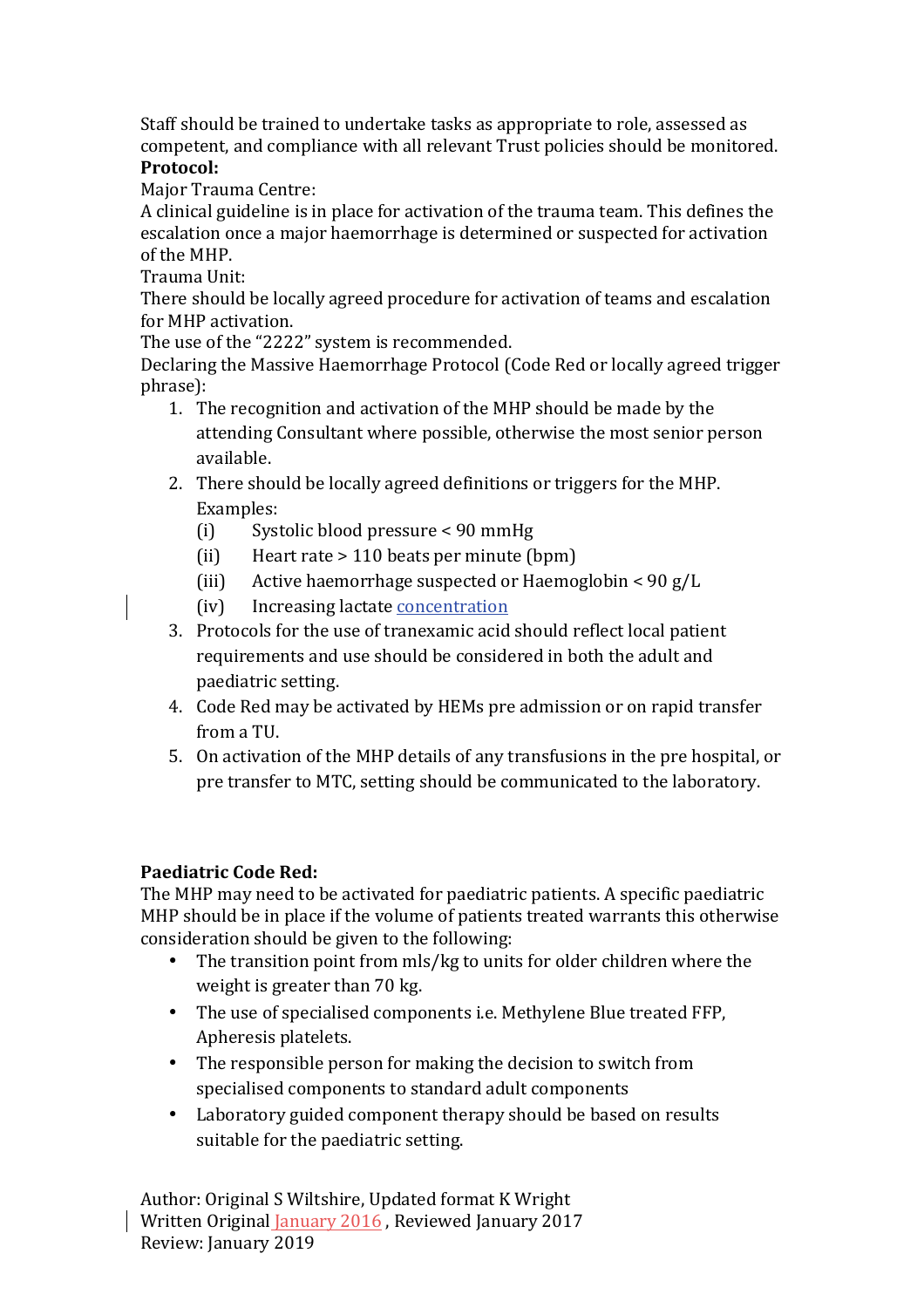# Alerting the Blood Transfusion Laboratory:

There should be a clearly defined person in the trauma team whose role is to alert the BTL and communicate clearly the requirements for the patient. This should include the impact of pre hospital transfusion on provision, significant comorbidities i.e. Sickle Cell Disease or immune compromise or pregnancy. At the MTC it is the trauma team leader (TTL) that will notify the blood bank using the phrase "Code Red".

NB: TUs should note that the London MTCs have agreed on the phrase "Code" Red"

The TTL will provide the following information:

- Code Red emergency and location
- Estimated arrival time of patient if applicable
- The patient's name or MTC pre-generated name (e.g. Alpha AB)
- Hospital Number
- Date of birth, if known, otherwise use MTC generated DoB (e.g. 01.01.1900)
- Sex
- $\bullet$  Weight (if paediatric)

The requestor should provide details of any components administered pre hospital.

The requestor should indicate usage of emergency group O red cells if not alerted by local blood tracking equipment.

A logbook is recommended for data capture and audit.

Notification of the MHP activation should be made to a senior haematology clinician as soon as possible.

### **Blood Components:**

Two units of emergency group O Negative red cells should be rapidly available. There should be clear guidance on the use of group O Negative red cells and who the responsible person should be, if switching an RhD Negative person to RhD Positive red cells.

There should be clear criteria for the use of group O RhD Positive red cells as emergency group O red cells.

A locally agreed ratio of red cells to fresh frozen plasma (FFP) should be in place with the aim of providing 1 unit of FFP per 1.5 (or 2.0) units of red cells in nontrauma patients.

The MTC (and TUs) should aim for a 1:1 ratio of  $FFP:RBCs$  for the initial resuscitation of trauma patients, in line with recent BCSH guidance. The MTC should include the impact of pre hospital transfusion on the initial release of components plus the potential earlier release of platelets and/or cryoprecipitate within the MHP.

Other components should be released as required. The stock holding of platelet components and/or the use of pre thawed plasma should be based on a number of regularly audited criteria, which could include number of activations, distance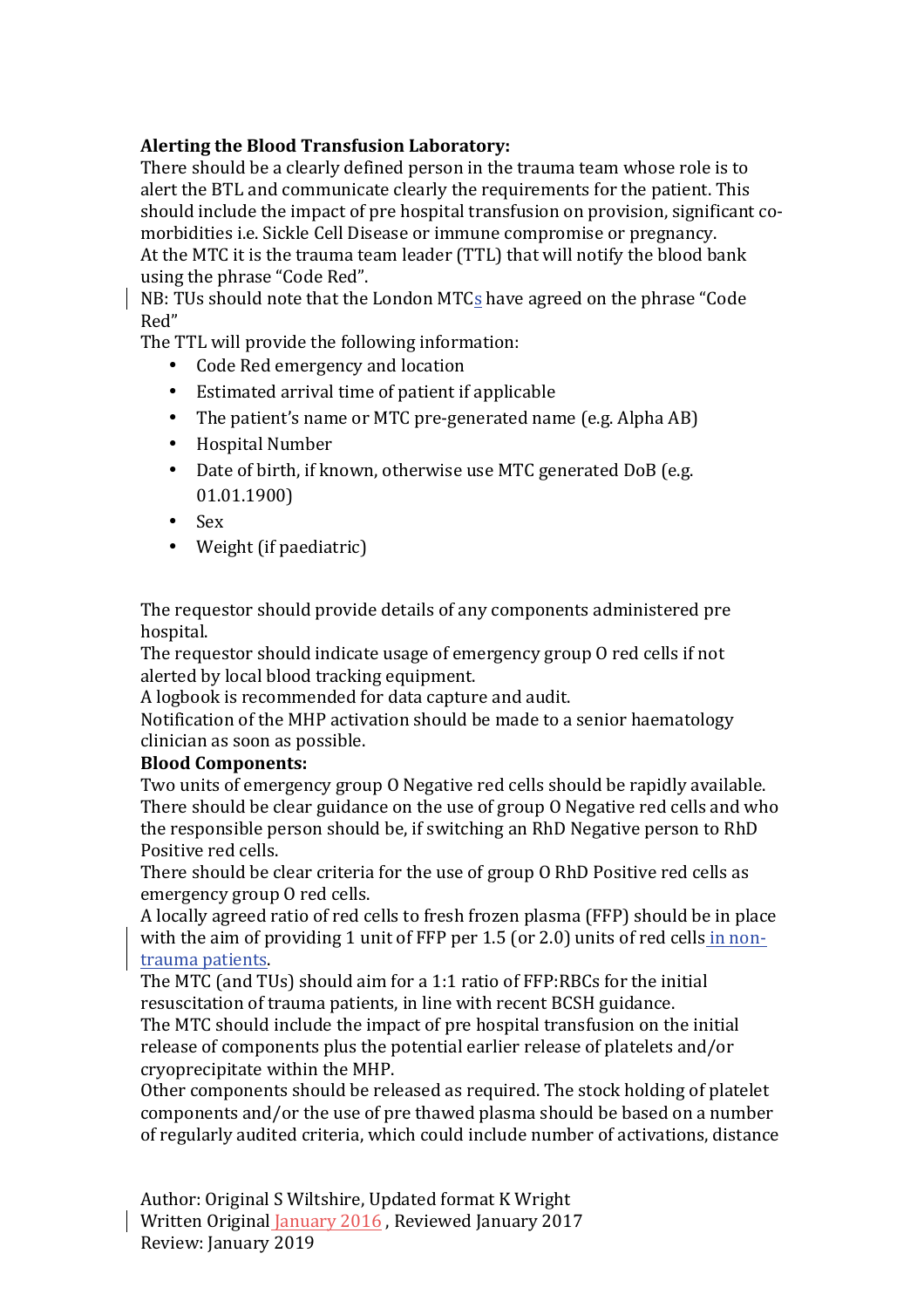from NHSBT supply centre or hub/spoke site, wastage data and most common type of haemorrhage encountered.

The initial component release should not require approval from a Haematology clinician.

A system should be in place for the rapid replenishment of emergency group O red cells.

A system should be in place to allow transition from uncross-matched to ABO compatible (type specific) to fully cross-matched red cells, with recall of uncrossmatched components once the group and screen is completed.

A concessionary issue process should be in place for audit of any deviation to the standard procedures for blood component issue.

The system should allow flexibility for patients with traumatic brain injury.

### **Tranexamic Acid:**

Tranexamic acid is an antifibrinolytic used in the management of significant bleeding in the trauma patient. The recommendations for use came from the Clinical Randomisation of Antifibrinolytics in Significant Haemorrhage (CRASH-2) study. Tranexamic acid will often be given in the pre hospital setting but otherwise should be given within three hours of injury.

For adults:

Initial dose: 1g iv over 10 minutes

Second dose: 1g over 8 hours

Paediatric use:

A dosage regime should be agreed locally

Use outside of trauma should be agreed by the local clinical teams Contra-indications include severe renal failure, thromboembolic disease or disseminated intravascular coagulation.

Accurate documentation is required for the use of tranexamic acid as its administration is considered to be part of the "Best Practice Tariff" for trauma patients.

### **Transportation:**

A system must be in place to ensure rapid availability of blood components to the Emergency Department (ED).

The MTC has a blood fridge located in ED for storage of emergency group O red cells.

It is recommended that an agreement is in place for a dedicated runner or Porter

### **Blood samples and turnaround times:**

A 6ml EDTA sample should be sent for cross-matching, along with a locally defined set of "baseline" bloods, such as FBC, U&E, CK, coagulation screen (including fibrinogen concentration).

If a second sample for blood grouping is required it is recommended that the confirmatory group can be performed and completed before the antibody screen is available on the primary sample.

Turnaround times should be locally agreed and monitored by the laboratory.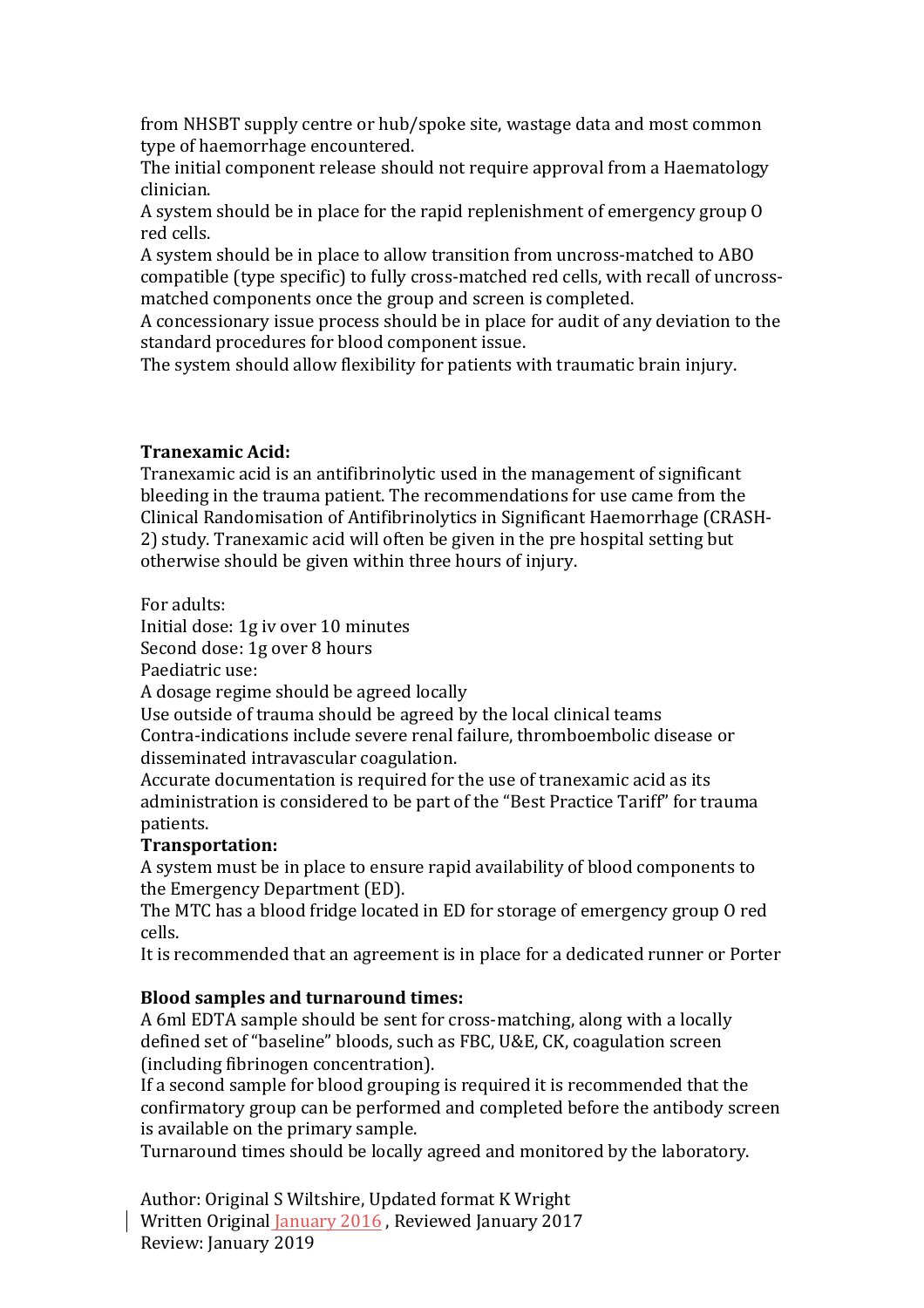# **Pre Hospital transfusion:**

Patients may have received blood components in the pre hospital setting. London HEMS and Kent, Surrey and Sussex (KSS) HEMs carry 4 units of group O Negative red cells ("Blood on board"). KSS also carry 4 units of lyophilised plasma. The current KSS protocol recommends the administration of 1 unit of reconstituted plasma, assess patient, administer 1 unit of red cells followed by re-assessment of the patient and then repeat component administration as required.

The MTC, or TUs which issue "trauma packs", should be responsive to prehospital transfusion and adjust component issues to maintain the agreed ratio of red cells to plasma.

If there has been pre-hospital administration of red cells only, then consideration should be given to the early release of FFP.

There should be an agreed protocol for the use of pre-transfusion samples taken by the HEMs teams, to include labelling.

## **Traceability:**

It is a legal requirement under the Blood Safety Quality Regulations 2005 that 100% of blood components transfused can be traced and that confirmation of transfusion is unequivocal. This includes the emergency use of group O red cells. There should be a process whereby all traceability tags are signed and dated; it is recommended that a team member is allocated to this role when emergency group O red cells are being used.

## **Continuation of "Code Red":**

All further telephone calls to the blood bank should relate to the use of the local trigger phrase.

If trauma packs are used the contents of such packs should be clearly defined. If platelets and cryoprecipitate are not included in a pack, a clearly defined procedure should be in place to guide the release of these components.

The cycle of release of trauma packs must be clearly understood by both clinical teams and laboratory, especially with regard to automatic or requested release of subsequent packs,

For sites that do not hold platelets in stock, there must be clear instruction on emergency ordering procedures and/or the re-allocation of platelets from medical patients.

The blood transfusion laboratory should be notified immediately when the massive haemorrhage is over and all unused components must be returned to BTL immediately.

Clear communication is required between teams with regard to blood component use and availability when a patient is transferred internally to theatres or to ICU.

### Laboratory and point of care guided transfusion:

There are recognised limitations in the turnaround times of certain laboratory tests (hence the use of trauma packs in the initial phase of haemorrhage control). Once the haemorrhage is deemed controlled, laboratory testing should be used to guide the further administration of blood components.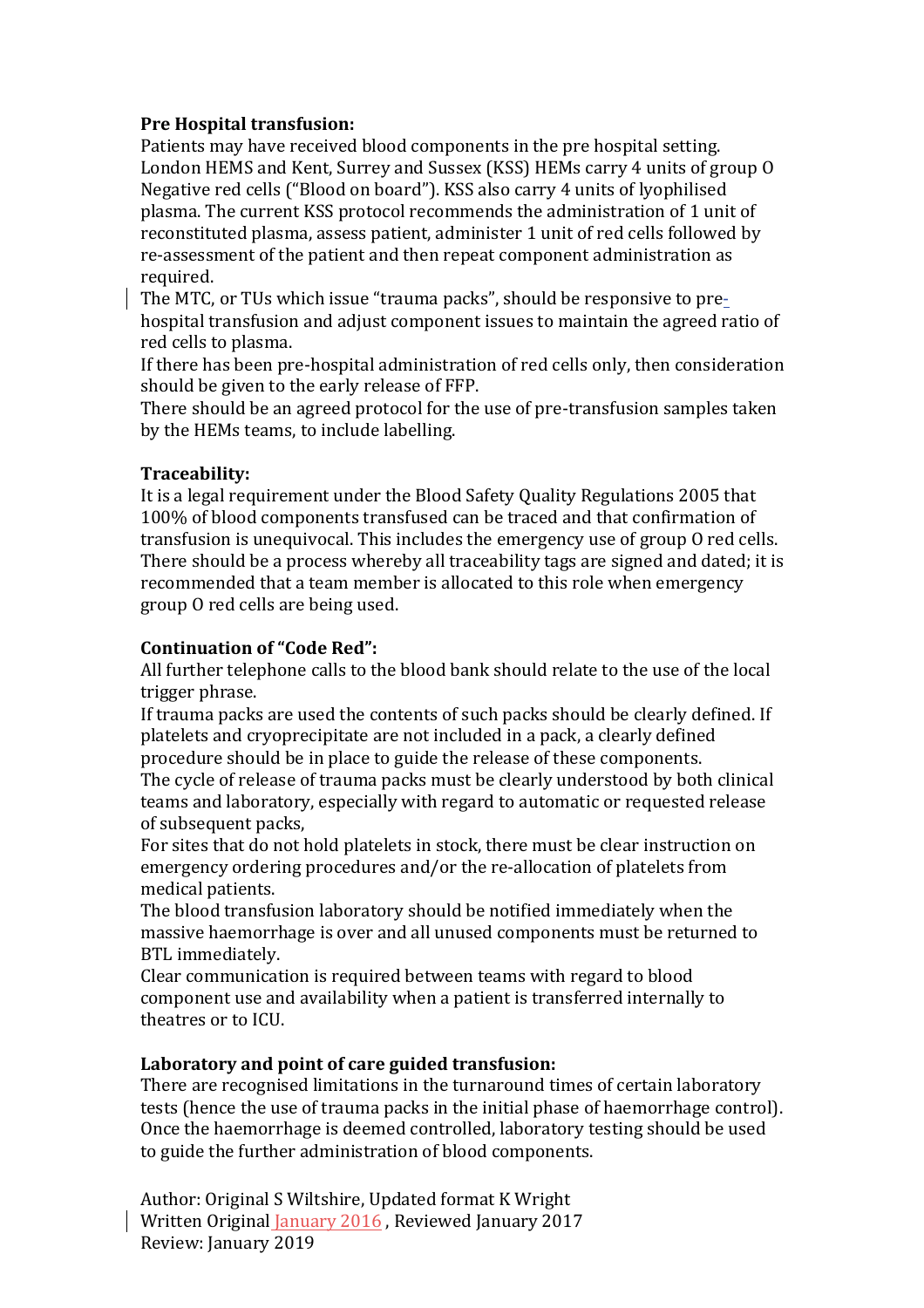Serial haemostatic testing, including platelet count, PT, APTT and fibrinogen, should be performed regularly. For example: at 30-60 minute intervals (BCSH) guidance), after trauma pack completion, at transition points (theatre, recovery, ICU).

The use of TEG or ROTEM should be considered but must be utilised as a research tool under current guidance.

The use of point of care devices should be validated for the patient demographic tested.

There should be agreed guidance for the ordering and release of further blood components once bleeding has stabilised, the examples below are from recent BCSH guidance but levels used should be based on the type of haemorrhage treated at each site within the network.

FFP issued at  $15$ ml/kg if PT or APTT is  $>1.5$  times normal

Fibrinogen supplementation should be given if levels fall below  $1.5g/l$ . Cryoprecipitate is the standard source of fibrinogen and two units (5 donor pools each) will increase levels by 1g/l

Platelets should be kept at  $>50 \times 10^9$  /l but with on-going bleeding request platelets when the level falls below  $100 \times 10^9$  /l.

# **Transfer of blood:**

Adherence to the content of the rapid response report (NPSA/2010/RRR017) has ensured that all Trusts have systems to ensure the rapid provision of blood components in the emergency setting. This has reduced the requirement to transfer blood with patients between sites.

If blood is to be transferred with a patient the MTC and TUs should have systems in place for the following:

- Direct communication between the recipient and sending transfusion laboratories
- A maximum of two units of red cells to be transferred and only if staff who accompany the patient can perform a transfusion.
- That all blood component transfers are managed by the receiving and sending transfusion laboratories.
- That any specialised components (antigen matched blood, antigen matched platelets) are packed and sent directly by the transfusion laboratory to ensure cold chain compliance as per requirements of BSQR 2005. This will allow update of the laboratory computer system at the receiving hospital to ensure continuity of specialised blood component provision.

**Direct oral anticoagulants, Idarucizumab (Praxbind - the reversal agent for** dabigatran) and the use of prothrombin complex concentrates: There should be a local procedure to enable rapid clinical input from a consultant haematologist when a patient on DOAC is admitted with significant haemorrhage.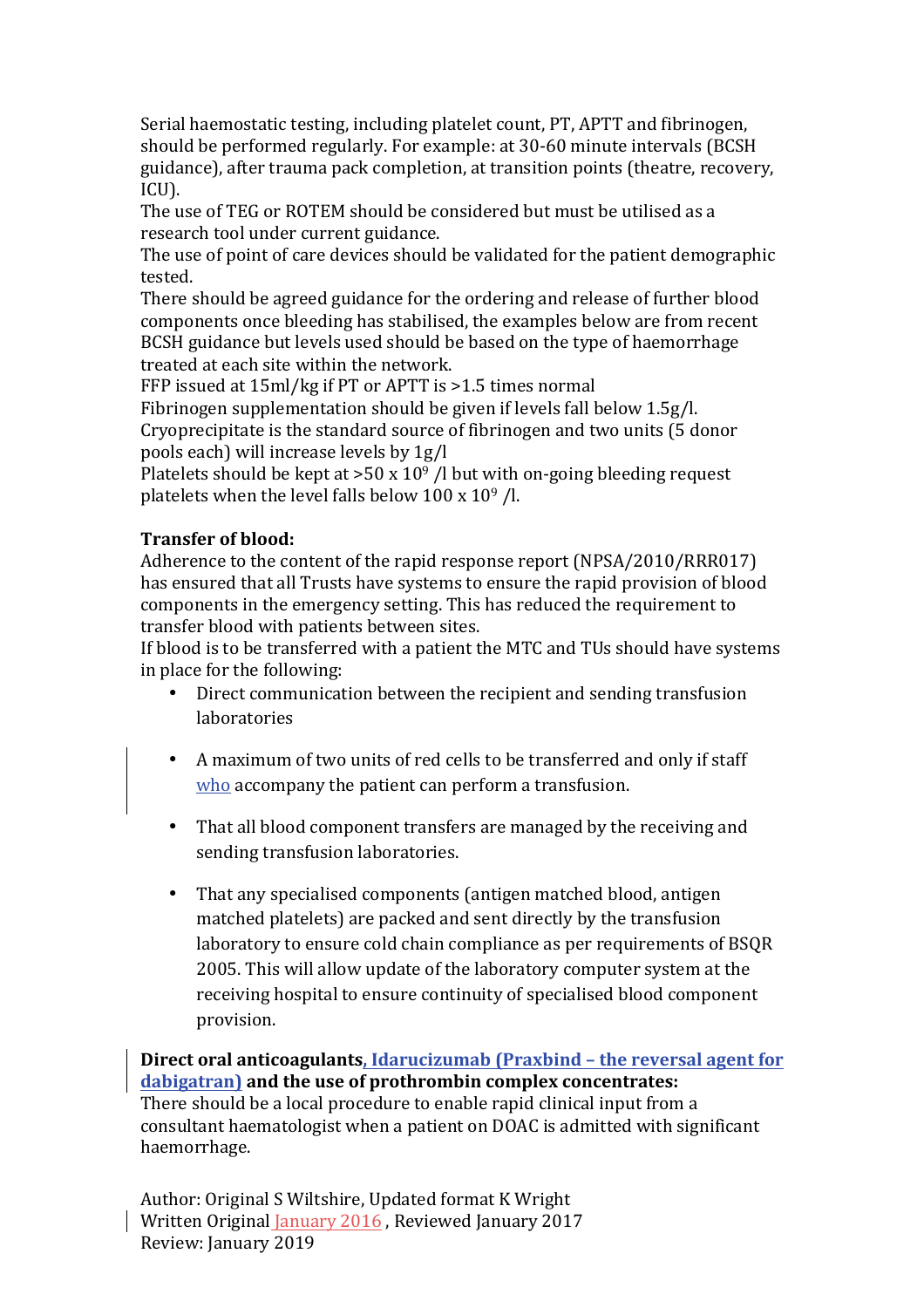There should be local procedure to ensure that the use of PCC in major haemorrhage is limited to clinical trials or requires consultant level agreement for use.

PCC should be rapidly available for reversal of vitamin K antagonists.

# **Blood Refusers:**

There should be local policy on the management of patients who refuse blood transfusion.

# **Training:**

Consideration should be given to the performance of MHP activation drills if staff are not frequently exposed to "live" activations.

The MHP should be included in blood transfusion update training.

Dedicated teaching sessions should be considered in the high risk areas, such as ED, the transfusion laboratory and theatres.

# Audit and Incident reporting:

There is a requirement to prospectively audit MHP activations. Transfusion data should be provided to a clinical co-ordinator for incorporation into the clinical database in the MTC

Adverse incident data should be available in local reporting structures. SABRE reporting of adverse incidents and events is mandatory and it is recommended that SHOT reporting is classed as mandatory.

# **Research:**

The co-operation of the members of the hospital transfusion team should be considered for the collation of transfusion data to support clinical studies.

### **Governance:**

There should be close links between the governance pathways involved and local agreement with regard to the escalation of risk.

There should be representation from all relevant clinical areas at the quarterly Hospital Transfusion Committee meetings.

# **Blood shortages:**

The NHS Blood and Transplant (NHSBT) has a contingency plan in place for the release of blood components should there be significant reduction of availability with associated guidance for the patient groups to be supported at each stage of availability (green, amber or red). Each HTC should have a plan in place for such an event.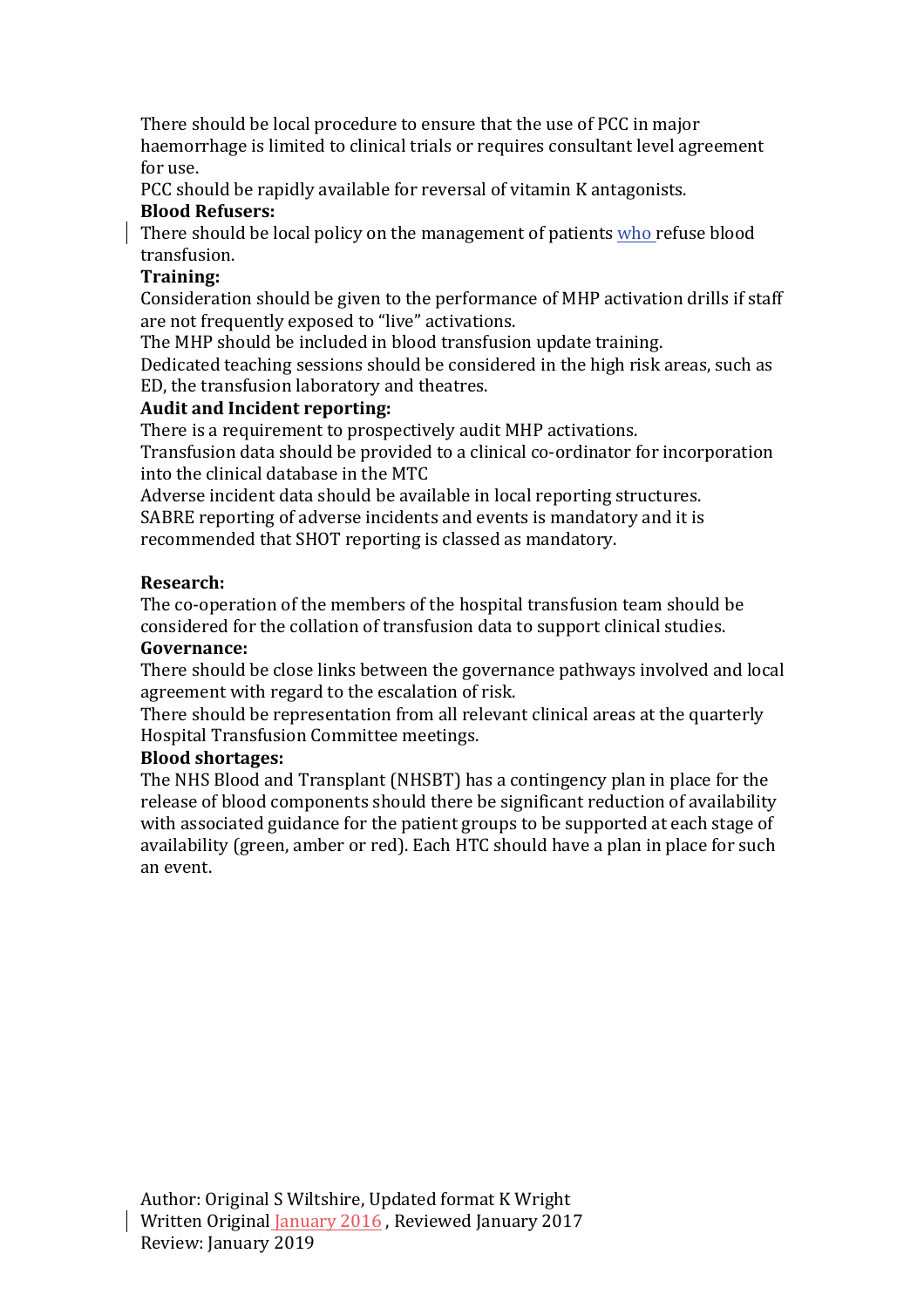## **Appendix1. Example of Major Haemorrhage Protocol**

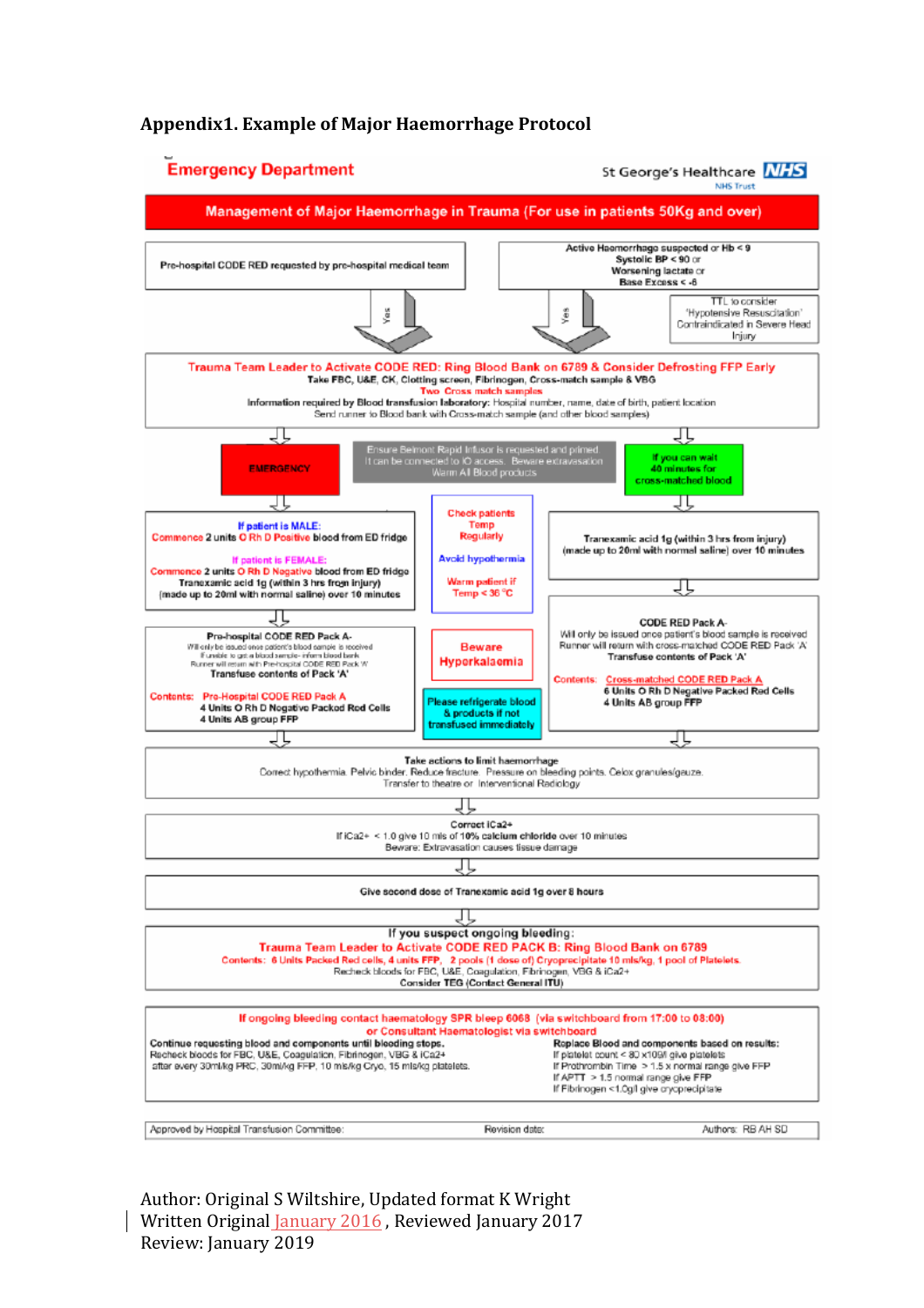### **Associated documents:**

The MTC and the TUs should have a list of local documentation for policies and protocols relating to transfusion, the management of massive and major haemorrhage and the correction of coagulopathy, either as standalone documents or incorporated into clinical guidance.

#### **References:**

McClelland D B L (editor) (2014) Handbook of Transfusion Medicine, Fifth edition, London, The Stationary Office: (Available for PDF download)

National Patient Safety Agency Rapid Response Alert (NPSA/2010/RRR017).

NICE guideline (Major Trauma: Assessment and Initial Management) NG39 published Feb 2016. https://www.nice.org.uk/guidance/ng39

British Committee for Standards in Haematology, 2015: A practical guideline for the haematological management of major haemorrhage.

British Committee for Standards in Haematology, 2001 and 2006: Guidelines on the management of massive blood loss

The Association of Anaesthetists of Great Britain and Ireland in Anaesthesia 2010;65:1153-1161 : Blood transfusion and the Anaesthetist: Management of Massive Haemorrhage

Dzik et al. Critical Care 2011, 15:242 Clinical review: Canadian National Advisory Committee on Blood and Blood Products – Massive Transfusion Consensus Conference 2011: report of the panel

Spahn *et al. Critical Care 2013,* 17:R76 Management of bleeding and coagulopathy following major trauma: an updated European guideline.

Royal College of Paediatrics and Child Health 2012: Evidence statement: Major trauma and the use of tranexamic acid in children

Royal College of Obstetricians and Gynaecologists Green top guidance: 52 Postpartum haemorrhage and 63 Antepartum haemorrhage.

Transfusion of plasma, platelets, and red blood cells in a  $1:1:1$  vs a  $1:1:2$  ratio and mortality in patients with severe trauma: the PROPPR randomized clinical trial. Holcomb JB, Tilley BC, Baraniuk S, Fox EE, Wade CE, Podbielski JM, del Junco DJ, Brasel KJ, Bulger EM, Callcut RA, Cohen MJ, Cotton BA, Fabian TC, Inaba K, Kerby JD, Muskat P, O'Keeffe T, Rizoli S, Robinson BR, Scalea TM, Schreiber MA, Stein DM, Weinberg JA, Callum JL, Hess JR, Matijevic N, Miller CN, Pittet JF, Hoyt DB, Pearson GD, Leroux B, van Belle G; PROPPR Study Group.

Restrictive versus liberal blood transfusion for acute upper gastrointestinal bleeding (TRIGGER): a pragmatic, open-label, cluster randomised feasibility trial: